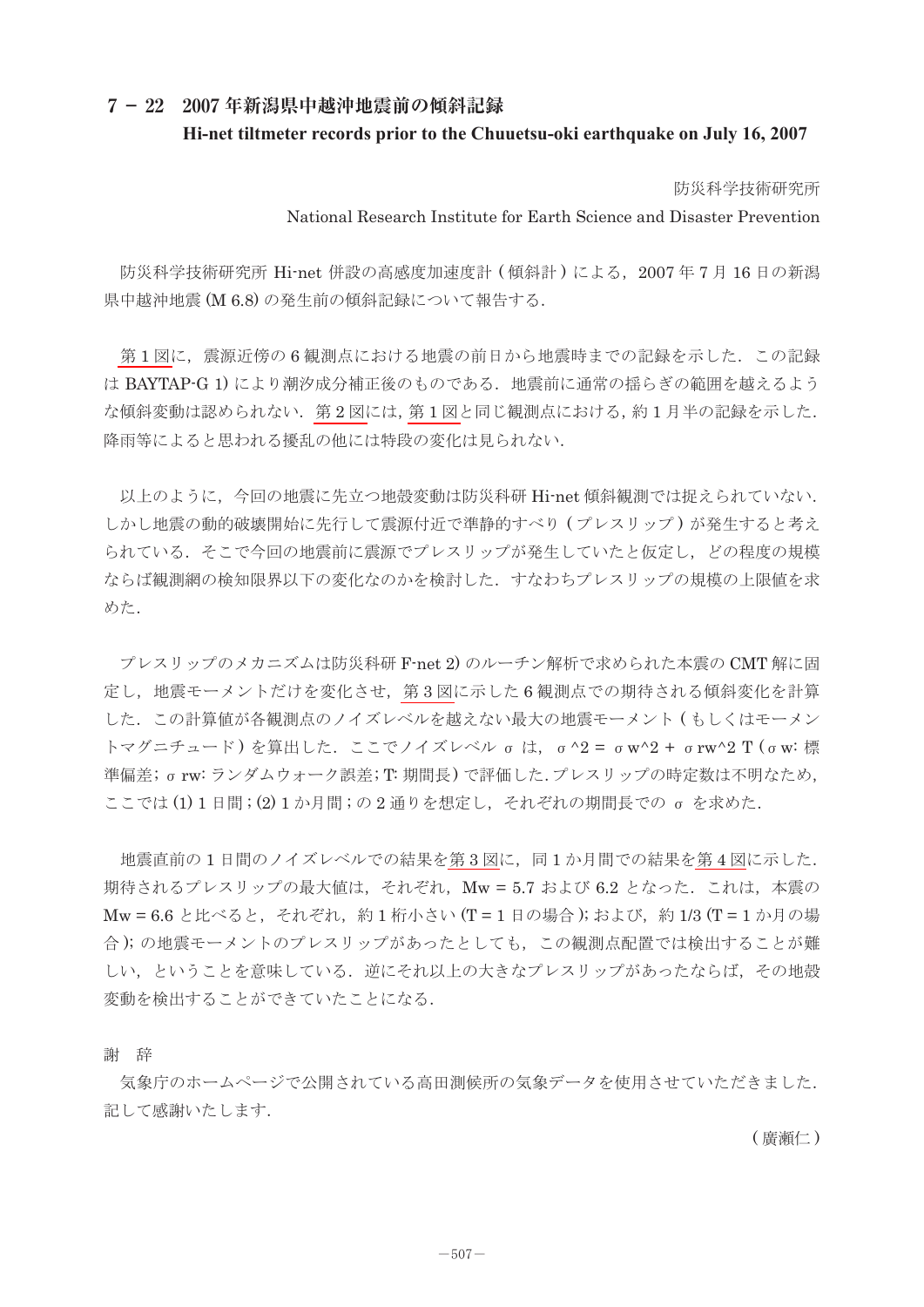- 1) Tamura, Y., T. Sato, M. Ooe, M. Ishiguro, A procedure for tidal analysis with a Bayesian information criterion, Geophys. J. Int., 104, 507--516, 1991.
- 2) <http://www.fnet.bosai.go.jp/freesia/index-j.html>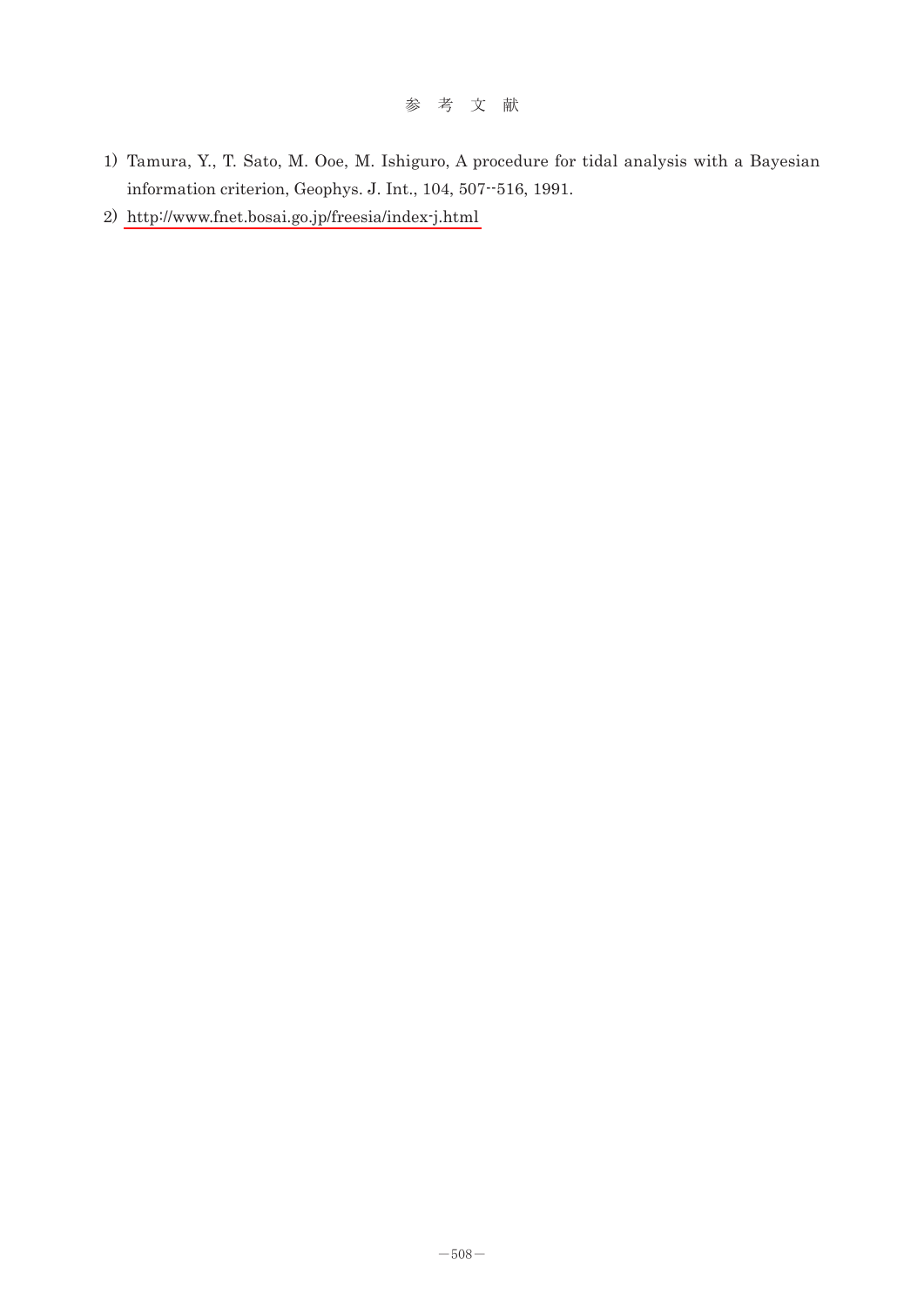<span id="page-2-0"></span>

- 第 1 図 7 月 15 日 0 時 -7 月 16 日 12 時の傾斜変動と高田測候所における気圧・雨量. 観測点位置は図 3 中に示した . 4 文字の観測点コードの後の「N」「E」はそ れぞれ北下がり傾斜・東下がり傾斜を表す . 潮汐成分は BAYTAP-G 1) によ り補正した .
- Fig. 1 Time series of tiltmeter records, atmospheric pressure and daily precipitation from 00:00 on July 15 to 12:00 on July 16, 2007. `N' and `E' followed by a station code with four characters denote the northward and eastward ground down components, respectively. The atmospheric pressure and the precipitation were observed at the Takada meteorological observatory. The records after removing tidal components estimated with BAYTAP-G 1) are plotted.



- 第 2 図 2007 年 6 月 1 日から地震時までの長期的な傾斜変動 . 潮汐・気圧成分を BAYTAP-G 1) により補正した . 本震時刻を点線で示した . その他の図示方 法は第1図と同様.
- Fig. 2 Same as Fig. 1 but for a longer time period. Tidal and atmospheric pressure components are removed with BAYTAP-G 1).